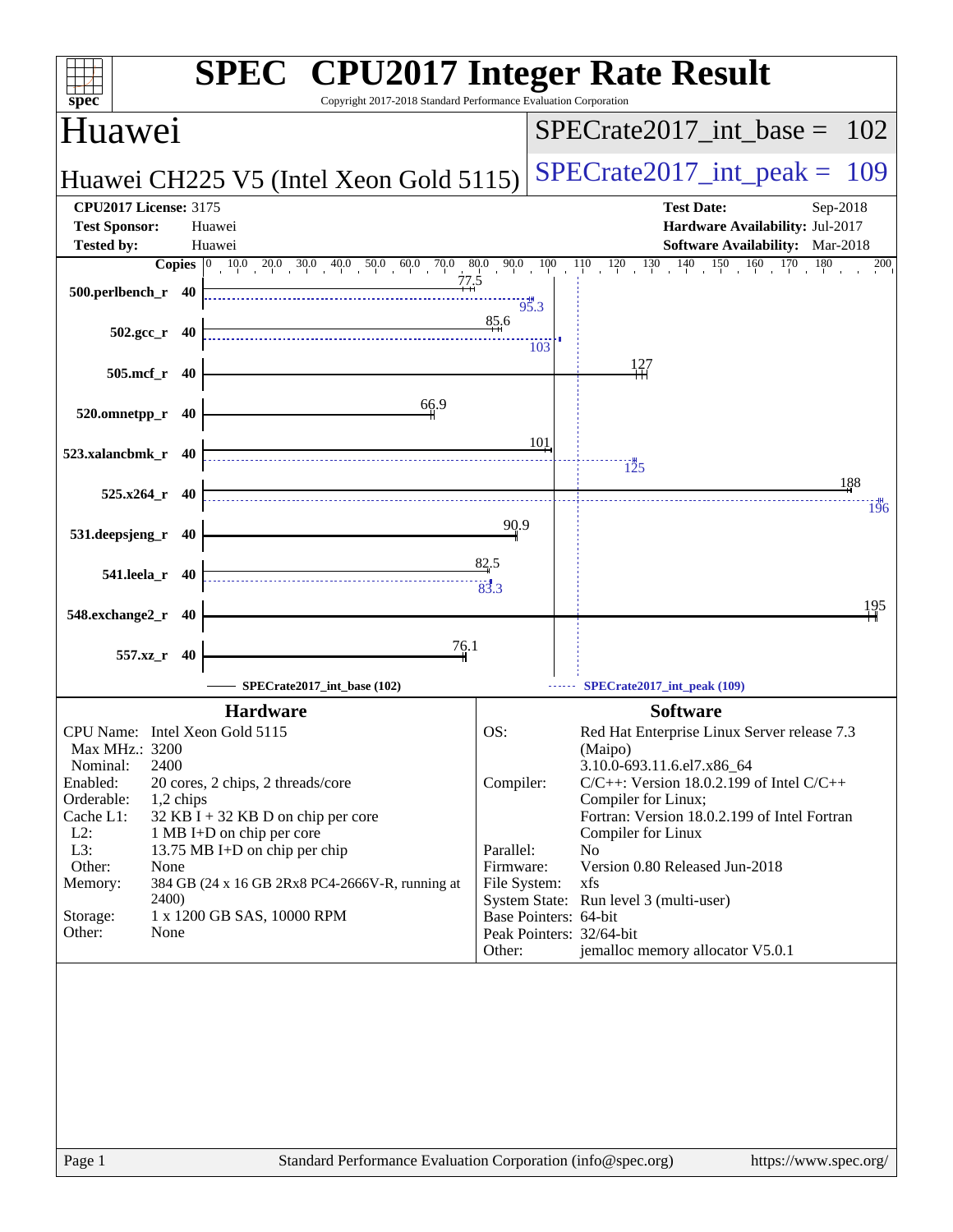

# **[SPEC CPU2017 Integer Rate Result](http://www.spec.org/auto/cpu2017/Docs/result-fields.html#SPECCPU2017IntegerRateResult)**

Copyright 2017-2018 Standard Performance Evaluation Corporation

## Huawei

#### [SPECrate2017\\_int\\_base =](http://www.spec.org/auto/cpu2017/Docs/result-fields.html#SPECrate2017intbase) 102

## Huawei CH225 V5 (Intel Xeon Gold 5115) SPECrate  $2017$  int peak = 109

#### **[CPU2017 License:](http://www.spec.org/auto/cpu2017/Docs/result-fields.html#CPU2017License)** 3175 **[Test Date:](http://www.spec.org/auto/cpu2017/Docs/result-fields.html#TestDate)** Sep-2018

**[Test Sponsor:](http://www.spec.org/auto/cpu2017/Docs/result-fields.html#TestSponsor)** Huawei **[Hardware Availability:](http://www.spec.org/auto/cpu2017/Docs/result-fields.html#HardwareAvailability)** Jul-2017 **[Tested by:](http://www.spec.org/auto/cpu2017/Docs/result-fields.html#Testedby)** Huawei **[Software Availability:](http://www.spec.org/auto/cpu2017/Docs/result-fields.html#SoftwareAvailability)** Mar-2018

#### **[Results Table](http://www.spec.org/auto/cpu2017/Docs/result-fields.html#ResultsTable)**

|                           | <b>Base</b>   |                |            |                |       | <b>Peak</b>    |            |               |                |              |                |              |                |              |
|---------------------------|---------------|----------------|------------|----------------|-------|----------------|------------|---------------|----------------|--------------|----------------|--------------|----------------|--------------|
| <b>Benchmark</b>          | <b>Copies</b> | <b>Seconds</b> | Ratio      | <b>Seconds</b> | Ratio | <b>Seconds</b> | Ratio      | <b>Copies</b> | <b>Seconds</b> | <b>Ratio</b> | <b>Seconds</b> | <b>Ratio</b> | <b>Seconds</b> | <b>Ratio</b> |
| $500.$ perlbench_r        | 40            | 845            | 75.4       | 822            | 77.5  | 809            | 78.7       | 40            | 668            | 95.3         | 665            | 95.8         | 674            | 94.5         |
| $502.\text{sec}$          | 40            | 675            | 83.9       | 662            | 85.6  | 654            | 86.6       | 40            | 546            | 104          | 549            | 103          | 547            | 103          |
| $505$ .mcf r              | 40            | 503            | 129        | 515            | 126   | 508            | 127        | 40            | 503            | 129          | 515            | 126          | 508            | 127          |
| 520.omnetpp_r             | 40            | 785            | 66.9       | 794            | 66.1  | 785            | 66.9       | 40            | 785            | 66.9         | 794            | 66.1         | 785            | 66.9         |
| 523.xalancbmk r           | 40            | 419            | <b>101</b> | 426            | 99.1  | 418            | 101        | 40            | 339            | 125          | 338            | 125          | 337            | 125          |
| $525.x264$ r              | 40            | 373            | 188        | 375            | 187   | 373            | 188        | 40            | 355            | 197          | 358            | 196          | 357            | 196          |
| 531.deepsjeng_r           | 40            | 504            | 90.9       | 506            | 90.6  | 504            | 91.0       | 40            | 504            | 90.9         | 506            | 90.6         | 504            | 91.0         |
| 541.leela r               | 40            | 804            | 82.4       | 803            | 82.5  | 800            | 82.8       | 40            | 793            | 83.5         | 795            | 83.3         | 797            | 83.1         |
| 548.exchange2_r           | 40            | 543            | 193        | 537            | 195   | 538            | <u>195</u> | 40            | 543            | 193          | 537            | 195          | 538            | 195          |
| 557.xz r                  | 40            | 575            | 75.2       | 568            | 76.1  | 567            | 76.2       | 40            | 575            | 75.2         | 568            | 76.1         | 567            | 76.2         |
| $SPECrate2017$ int base = |               |                | 102        |                |       |                |            |               |                |              |                |              |                |              |

**[SPECrate2017\\_int\\_peak =](http://www.spec.org/auto/cpu2017/Docs/result-fields.html#SPECrate2017intpeak) 109**

Results appear in the [order in which they were run.](http://www.spec.org/auto/cpu2017/Docs/result-fields.html#RunOrder) Bold underlined text [indicates a median measurement.](http://www.spec.org/auto/cpu2017/Docs/result-fields.html#Median)

#### **[Submit Notes](http://www.spec.org/auto/cpu2017/Docs/result-fields.html#SubmitNotes)**

 The numactl mechanism was used to bind copies to processors. The config file option 'submit' was used to generate numactl commands to bind each copy to a specific processor. For details, please see the config file.

#### **[Operating System Notes](http://www.spec.org/auto/cpu2017/Docs/result-fields.html#OperatingSystemNotes)**

Stack size set to unlimited using "ulimit -s unlimited"

#### **[General Notes](http://www.spec.org/auto/cpu2017/Docs/result-fields.html#GeneralNotes)**

Environment variables set by runcpu before the start of the run: LD\_LIBRARY\_PATH = "/spec2017/lib/ia32:/spec2017/lib/intel64:/spec2017/je5.0.1-32:/spec2017/je5.0.1-64" Binaries compiled on a system with 1x Intel Core i7-6700K CPU + 32GB RAM memory using Redhat Enterprise Linux 7.5 Transparent Huge Pages enabled by default Prior to runcpu invocation Filesystem page cache synced and cleared with: sync; echo 3> /proc/sys/vm/drop\_caches runcpu command invoked through numactl i.e.: numactl --interleave=all runcpu <etc> Yes: The test sponsor attests, as of date of publication, that CVE-2017-5754 (Meltdown) is mitigated in the system as tested and documented. Yes: The test sponsor attests, as of date of publication, that CVE-2017-5753 (Spectre variant 1) is mitigated in the system as tested and documented. Yes: The test sponsor attests, as of date of publication, that CVE-2017-5715 (Spectre variant 2) is mitigated in the system as tested and documented.

**(Continued on next page)**

| Page 2<br>Standard Performance Evaluation Corporation (info@spec.org)<br>https://www.spec.org/ |
|------------------------------------------------------------------------------------------------|
|------------------------------------------------------------------------------------------------|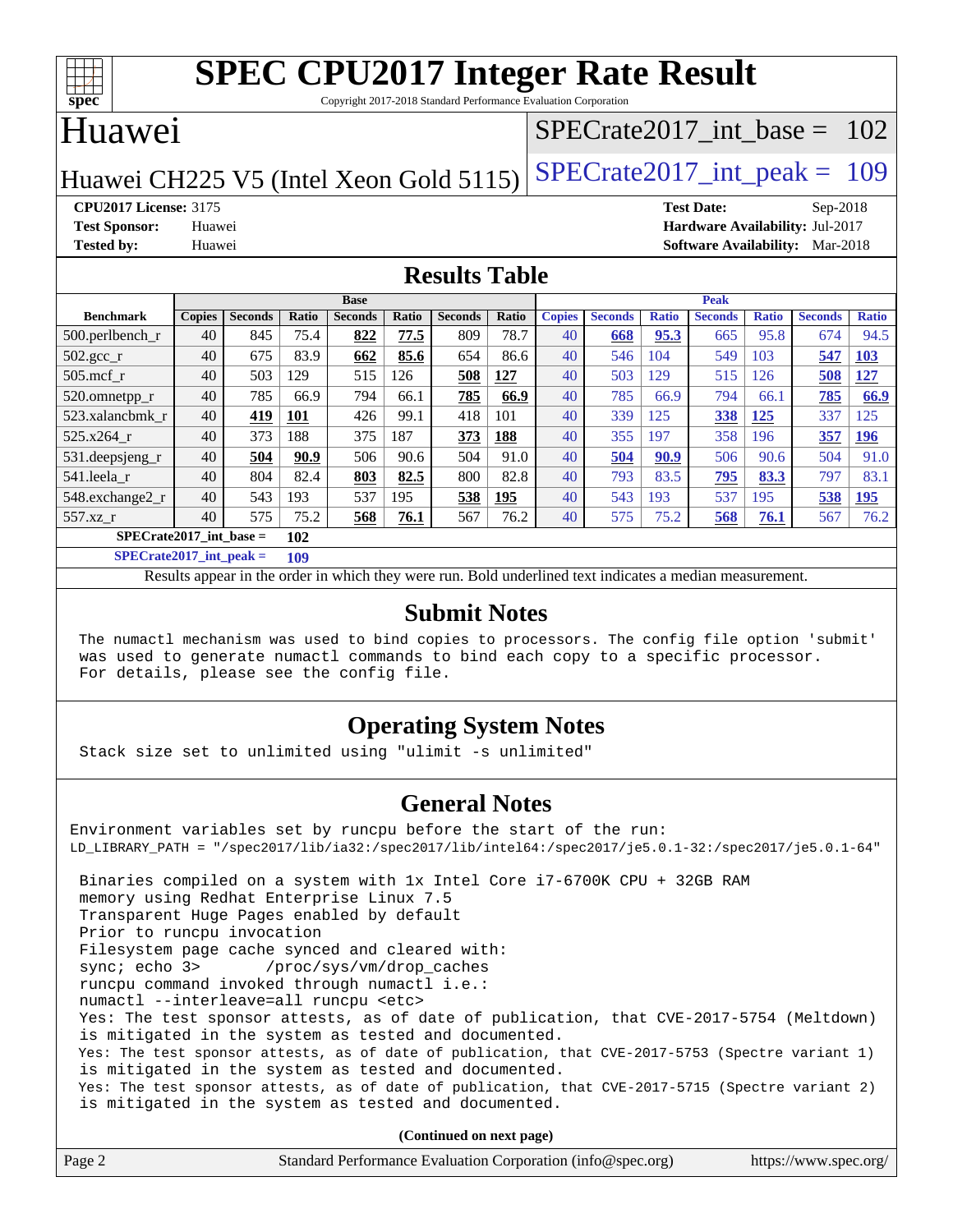| spec                                                                                                                                                                                                                                                                                                                                                                                                                                                        | <b>SPEC CPU2017 Integer Rate Result</b><br>Copyright 2017-2018 Standard Performance Evaluation Corporation                                                                                                                                                                                                                |                                          |                                                                                         |  |
|-------------------------------------------------------------------------------------------------------------------------------------------------------------------------------------------------------------------------------------------------------------------------------------------------------------------------------------------------------------------------------------------------------------------------------------------------------------|---------------------------------------------------------------------------------------------------------------------------------------------------------------------------------------------------------------------------------------------------------------------------------------------------------------------------|------------------------------------------|-----------------------------------------------------------------------------------------|--|
| Huawei                                                                                                                                                                                                                                                                                                                                                                                                                                                      |                                                                                                                                                                                                                                                                                                                           | $SPECrate2017$ int base = 102            |                                                                                         |  |
| Huawei CH225 V5 (Intel Xeon Gold 5115)                                                                                                                                                                                                                                                                                                                                                                                                                      |                                                                                                                                                                                                                                                                                                                           | $SPECrate2017\_int\_peak = 109$          |                                                                                         |  |
| <b>CPU2017 License: 3175</b><br><b>Test Sponsor:</b><br>Huawei<br><b>Tested by:</b><br>Huawei                                                                                                                                                                                                                                                                                                                                                               |                                                                                                                                                                                                                                                                                                                           | <b>Test Date:</b>                        | $Sep-2018$<br>Hardware Availability: Jul-2017<br><b>Software Availability:</b> Mar-2018 |  |
|                                                                                                                                                                                                                                                                                                                                                                                                                                                             | <b>General Notes (Continued)</b>                                                                                                                                                                                                                                                                                          |                                          |                                                                                         |  |
| jemalloc, a general purpose malloc implementation<br>built with the RedHat Enterprise 7.5, and the system compiler gcc 4.8.5<br>sources available from jemalloc.net or https://github.com/jemalloc/jemalloc/releases                                                                                                                                                                                                                                        |                                                                                                                                                                                                                                                                                                                           |                                          |                                                                                         |  |
|                                                                                                                                                                                                                                                                                                                                                                                                                                                             | <b>Platform Notes</b>                                                                                                                                                                                                                                                                                                     |                                          |                                                                                         |  |
| Power Policy Set to Performance<br>XPT Prefetch Set to Enabled<br>Sysinfo program /spec2017/bin/sysinfo<br>Rev: r5797 of 2017-06-14 96c45e4568ad54c135fd618bcc091c0f<br>running on localhost.localdomain Tue Sep 11 07:09:41 2018<br>SUT (System Under Test) info as seen by some common utilities.<br>For more information on this section, see<br>From /proc/cpuinfo<br>"physical id"s (chips)<br>2<br>40 "processors"<br>cpu cores : 10<br>siblings : 20 | https://www.spec.org/cpu2017/Docs/config.html#sysinfo<br>model name : Intel(R) Xeon(R) Gold 5115 CPU @ 2.40GHz<br>cores, siblings (Caution: counting these is hw and system dependent. The following<br>excerpts from /proc/cpuinfo might not be reliable. Use with caution.)<br>physical 0: cores 0 1 2 3 4 8 9 10 11 12 |                                          |                                                                                         |  |
| From lscpu:<br>Architecture:<br>$CPU$ op-mode( $s$ ):<br>Byte Order:<br>CPU(s):<br>On-line $CPU(s)$ list:<br>Thread(s) per core:<br>$Core(s)$ per socket:<br>Socket(s):<br>NUMA $node(s):$<br>Vendor ID:<br>CPU family:<br>Model:<br>Model name:<br>Stepping:<br>CPU MHz:<br>BogoMIPS:<br>Virtualization:                                                                                                                                                   | physical 1: cores 0 1 2 3 4 8 9 10 11 12<br>x86 64<br>$32$ -bit, $64$ -bit<br>Little Endian<br>40<br>$0 - 39$<br>2<br>10<br>$\overline{c}$<br>$\overline{2}$<br>GenuineIntel<br>6<br>85<br>4<br>2400.000<br>4804.96<br>$VT - x$                                                                                           | Intel(R) Xeon(R) Gold 5115 CPU @ 2.40GHz |                                                                                         |  |
|                                                                                                                                                                                                                                                                                                                                                                                                                                                             | (Continued on next page)                                                                                                                                                                                                                                                                                                  |                                          |                                                                                         |  |
| Page 3                                                                                                                                                                                                                                                                                                                                                                                                                                                      | Standard Performance Evaluation Corporation (info@spec.org)                                                                                                                                                                                                                                                               |                                          | https://www.spec.org/                                                                   |  |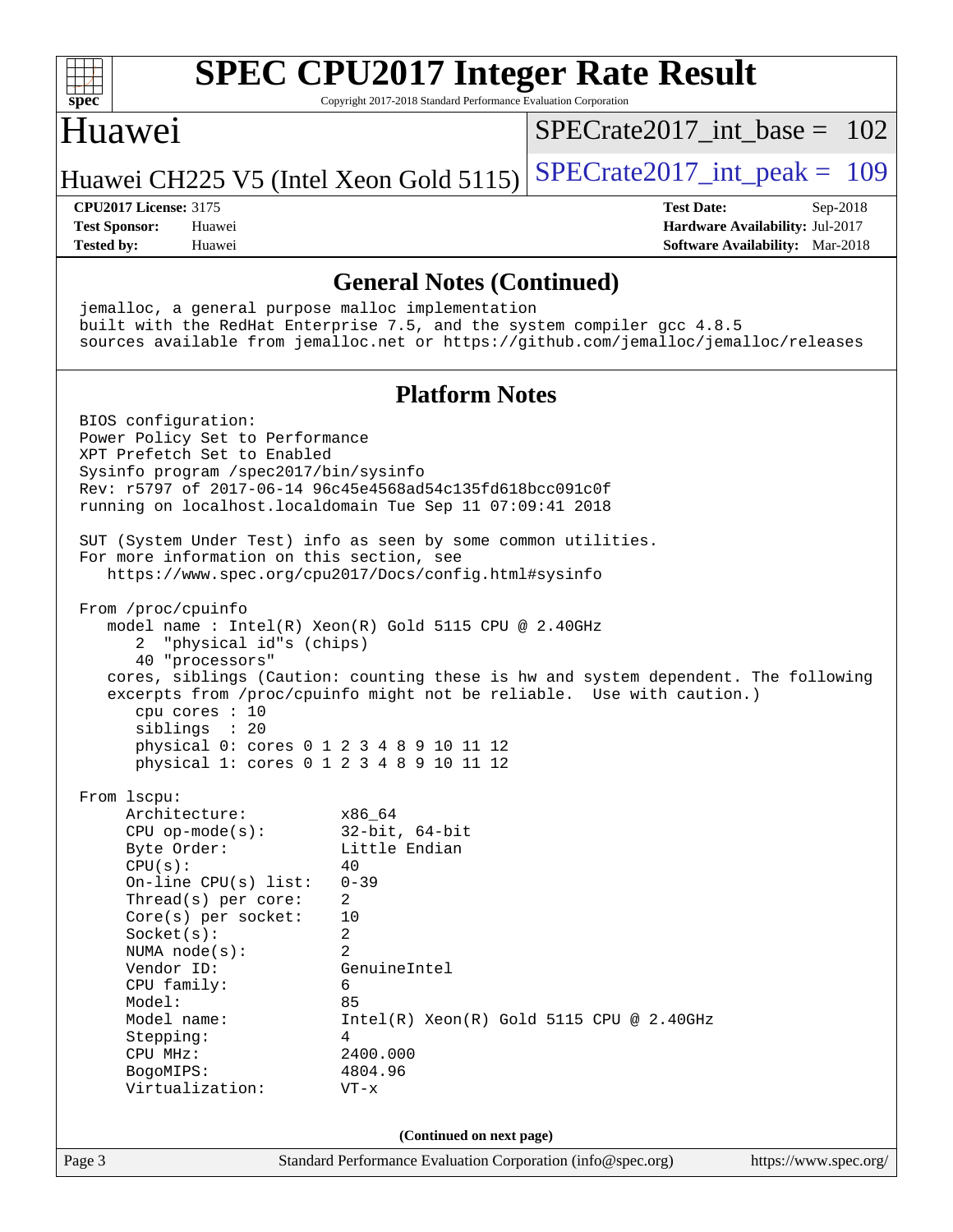| <b>SPEC CPU2017 Integer Rate Result</b><br>spec <sup>®</sup><br>Copyright 2017-2018 Standard Performance Evaluation Corporation                                                                                                                                                                                                                                                                                                                                                                                                                                                                                                                                                                                                                                                                                                                                                                                                                                                                                                                                                                                                                                                                                                                                                                                                                                                                                                                                                                                            |                                                                    |
|----------------------------------------------------------------------------------------------------------------------------------------------------------------------------------------------------------------------------------------------------------------------------------------------------------------------------------------------------------------------------------------------------------------------------------------------------------------------------------------------------------------------------------------------------------------------------------------------------------------------------------------------------------------------------------------------------------------------------------------------------------------------------------------------------------------------------------------------------------------------------------------------------------------------------------------------------------------------------------------------------------------------------------------------------------------------------------------------------------------------------------------------------------------------------------------------------------------------------------------------------------------------------------------------------------------------------------------------------------------------------------------------------------------------------------------------------------------------------------------------------------------------------|--------------------------------------------------------------------|
| Huawei                                                                                                                                                                                                                                                                                                                                                                                                                                                                                                                                                                                                                                                                                                                                                                                                                                                                                                                                                                                                                                                                                                                                                                                                                                                                                                                                                                                                                                                                                                                     | $SPECrate2017\_int\_base = 102$                                    |
| Huawei CH225 V5 (Intel Xeon Gold 5115)                                                                                                                                                                                                                                                                                                                                                                                                                                                                                                                                                                                                                                                                                                                                                                                                                                                                                                                                                                                                                                                                                                                                                                                                                                                                                                                                                                                                                                                                                     | $SPECTate2017\_int\_peak = 109$                                    |
| <b>CPU2017 License: 3175</b>                                                                                                                                                                                                                                                                                                                                                                                                                                                                                                                                                                                                                                                                                                                                                                                                                                                                                                                                                                                                                                                                                                                                                                                                                                                                                                                                                                                                                                                                                               | <b>Test Date:</b><br>Sep-2018                                      |
| <b>Test Sponsor:</b><br>Huawei<br><b>Tested by:</b><br>Huawei                                                                                                                                                                                                                                                                                                                                                                                                                                                                                                                                                                                                                                                                                                                                                                                                                                                                                                                                                                                                                                                                                                                                                                                                                                                                                                                                                                                                                                                              | Hardware Availability: Jul-2017<br>Software Availability: Mar-2018 |
| <b>Platform Notes (Continued)</b>                                                                                                                                                                                                                                                                                                                                                                                                                                                                                                                                                                                                                                                                                                                                                                                                                                                                                                                                                                                                                                                                                                                                                                                                                                                                                                                                                                                                                                                                                          |                                                                    |
| $L1d$ cache:<br>32K<br>Lli cache:<br>32K<br>L2 cache:<br>1024K<br>L3 cache:<br>14080K<br>$0 - 9, 20 - 29$<br>NUMA node0 CPU(s):<br>NUMA nodel CPU(s):<br>$10 - 19, 30 - 39$<br>/proc/cpuinfo cache data<br>cache size $: 14080$ KB<br>From numactl --hardware WARNING: a numactl 'node' might or might not correspond to a<br>physical chip.<br>$available: 2 nodes (0-1)$<br>node 0 cpus: 0 1 2 3 4 5 6 7 8 9 20 21 22 23 24 25 26 27 28 29<br>node 0 size: 195697 MB<br>node 0 free: 190562 MB<br>node 1 cpus: 10 11 12 13 14 15 16 17 18 19 30 31 32 33 34 35 36 37 38 39<br>node 1 size: 196608 MB<br>node 1 free: 191999 MB<br>node distances:<br>1<br>node<br>$\overline{0}$<br>10<br>21<br>0:<br>1:<br>21<br>10<br>From /proc/meminfo<br>MemTotal:<br>395135820 kB<br>HugePages_Total:<br>0<br>Hugepagesize:<br>2048 kB<br>From /etc/*release* /etc/*version*<br>os-release:<br>NAME="Red Hat Enterprise Linux Server"<br>VERSION="7.3 (Maipo)"<br>ID="rhel"<br>ID_LIKE="fedora"<br>VERSION ID="7.3"<br>PRETTY_NAME="Red Hat Enterprise Linux Server 7.3 (Maipo)"<br>ANSI_COLOR="0;31"<br>CPE_NAME="cpe:/o:redhat:enterprise_linux:7.3:GA:server"<br>redhat-release: Red Hat Enterprise Linux Server release 7.3 (Maipo)<br>system-release: Red Hat Enterprise Linux Server release 7.3 (Maipo)<br>system-release-cpe: cpe:/o:redhat:enterprise_linux:7.3:ga:server<br>$uname -a$ :<br>Linux localhost.localdomain 3.10.0-693.11.6.el7.x86_64 #1 SMP Thu Dec 28 14:23:39 EST<br>2017 x86_64 x86_64 x86_64 GNU/Linux |                                                                    |
|                                                                                                                                                                                                                                                                                                                                                                                                                                                                                                                                                                                                                                                                                                                                                                                                                                                                                                                                                                                                                                                                                                                                                                                                                                                                                                                                                                                                                                                                                                                            |                                                                    |
| (Continued on next page)                                                                                                                                                                                                                                                                                                                                                                                                                                                                                                                                                                                                                                                                                                                                                                                                                                                                                                                                                                                                                                                                                                                                                                                                                                                                                                                                                                                                                                                                                                   |                                                                    |
| Page 4<br>Standard Performance Evaluation Corporation (info@spec.org)                                                                                                                                                                                                                                                                                                                                                                                                                                                                                                                                                                                                                                                                                                                                                                                                                                                                                                                                                                                                                                                                                                                                                                                                                                                                                                                                                                                                                                                      | https://www.spec.org/                                              |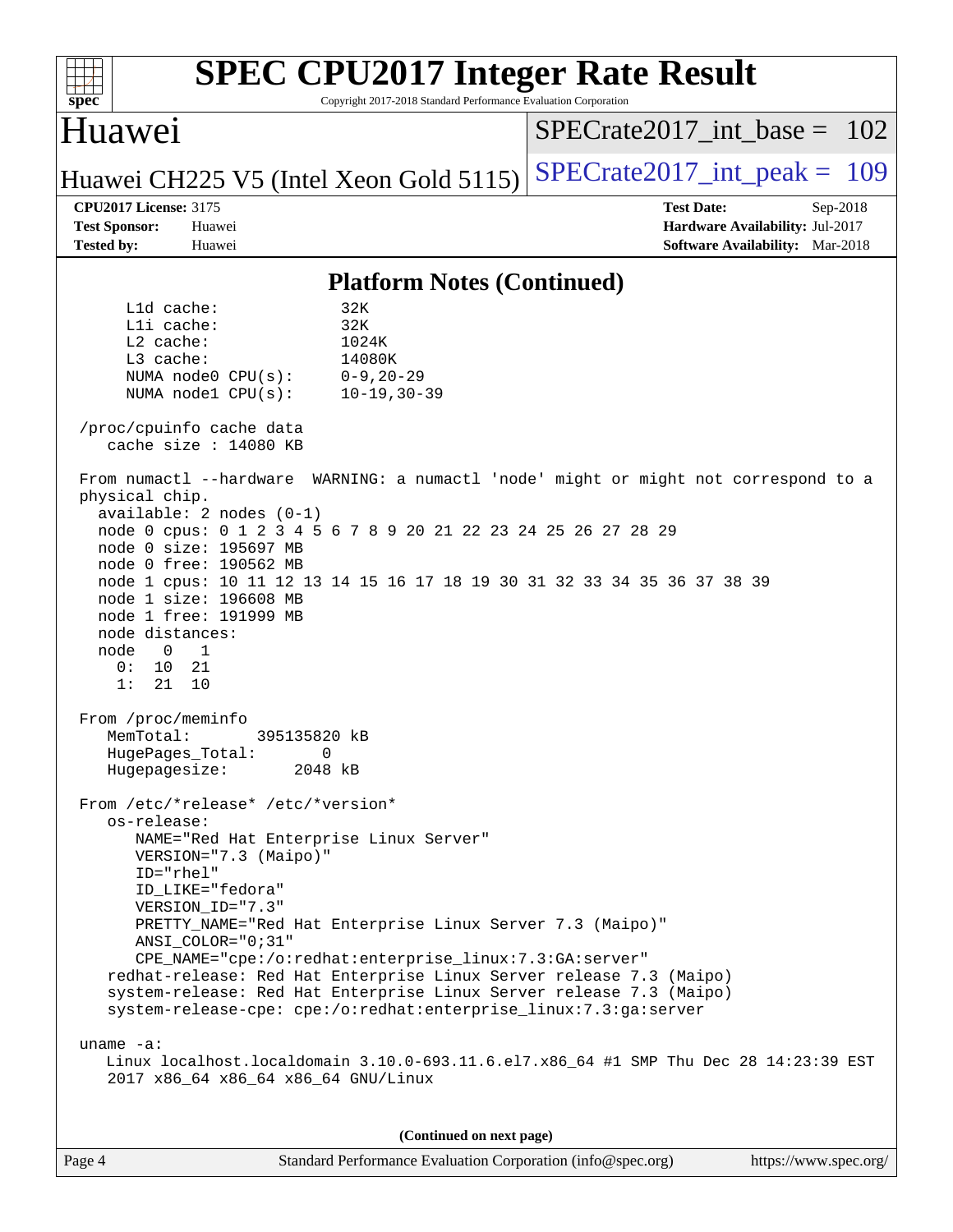| <b>SPEC CPU2017 Integer Rate Result</b><br>Copyright 2017-2018 Standard Performance Evaluation Corporation<br>$spec^*$                                                                                                                                                                                                                                                                         |                                                                                                            |
|------------------------------------------------------------------------------------------------------------------------------------------------------------------------------------------------------------------------------------------------------------------------------------------------------------------------------------------------------------------------------------------------|------------------------------------------------------------------------------------------------------------|
| <b>Huawei</b>                                                                                                                                                                                                                                                                                                                                                                                  | $SPECrate2017$ int base = 102                                                                              |
| Huawei CH225 V5 (Intel Xeon Gold 5115)                                                                                                                                                                                                                                                                                                                                                         | $SPECrate2017\_int\_peak = 109$                                                                            |
| <b>CPU2017 License: 3175</b><br><b>Test Sponsor:</b><br>Huawei<br><b>Tested by:</b><br>Huawei                                                                                                                                                                                                                                                                                                  | <b>Test Date:</b><br>Sep-2018<br>Hardware Availability: Jul-2017<br><b>Software Availability:</b> Mar-2018 |
| <b>Platform Notes (Continued)</b>                                                                                                                                                                                                                                                                                                                                                              |                                                                                                            |
| run-level 3 Sep 11 06:58                                                                                                                                                                                                                                                                                                                                                                       |                                                                                                            |
| SPEC is set to: /spec2017<br>Size Used Avail Use% Mounted on<br>Filesystem<br>Type<br>/dev/sda4<br>xfs<br>400G 7.7G 393G<br>$2\frac{8}{1}$ /                                                                                                                                                                                                                                                   |                                                                                                            |
| Additional information from dmidecode follows. WARNING: Use caution when you interpret<br>this section. The 'dmidecode' program reads system data which is "intended to allow<br>hardware to be accurately determined", but the intent may not be met, as there are<br>frequent changes to hardware, firmware, and the "DMTF SMBIOS" standard.<br>BIOS INSYDE Corp. 0.80 06/27/2018<br>Memory: |                                                                                                            |
| 24x Samsung M393A2K43BB1-CTD 16 GB 2 rank 2666, configured at 2400                                                                                                                                                                                                                                                                                                                             |                                                                                                            |
| (End of data from sysinfo program)                                                                                                                                                                                                                                                                                                                                                             |                                                                                                            |
| <b>Compiler Version Notes</b>                                                                                                                                                                                                                                                                                                                                                                  |                                                                                                            |
| $500.perlbench_r(base) 502.sec_r(base) 505.mcf_r(base) 525.x264_r(base)$<br>CC.<br>$557. xz_r(base)$                                                                                                                                                                                                                                                                                           |                                                                                                            |
| icc (ICC) 18.0.2 20180210<br>Copyright (C) 1985-2018 Intel Corporation. All rights reserved.                                                                                                                                                                                                                                                                                                   |                                                                                                            |
| 500.perlbench_r(peak) 502.gcc_r(peak) 505.mcf_r(peak) 525.x264_r(peak)<br>CC<br>$557. xz_r (peak)$<br>---------------                                                                                                                                                                                                                                                                          |                                                                                                            |
| icc (ICC) 18.0.2 20180210<br>Copyright (C) 1985-2018 Intel Corporation. All rights reserved.                                                                                                                                                                                                                                                                                                   |                                                                                                            |
| CXXC 520.omnetpp_r(base) 523.xalancbmk_r(base) 531.deepsjeng_r(base)<br>$541.$ leela $r(base)$                                                                                                                                                                                                                                                                                                 |                                                                                                            |
| icpc (ICC) 18.0.2 20180210<br>Copyright (C) 1985-2018 Intel Corporation. All rights reserved.                                                                                                                                                                                                                                                                                                  |                                                                                                            |
| CXXC 520.omnetpp_r(peak) 523.xalancbmk_r(peak) 531.deepsjeng_r(peak)<br>$541.$ leela_r(peak)<br>------------------                                                                                                                                                                                                                                                                             |                                                                                                            |
|                                                                                                                                                                                                                                                                                                                                                                                                |                                                                                                            |
| (Continued on next page)<br>Page 5<br>Standard Performance Evaluation Corporation (info@spec.org)                                                                                                                                                                                                                                                                                              | https://www.spec.org/                                                                                      |
|                                                                                                                                                                                                                                                                                                                                                                                                |                                                                                                            |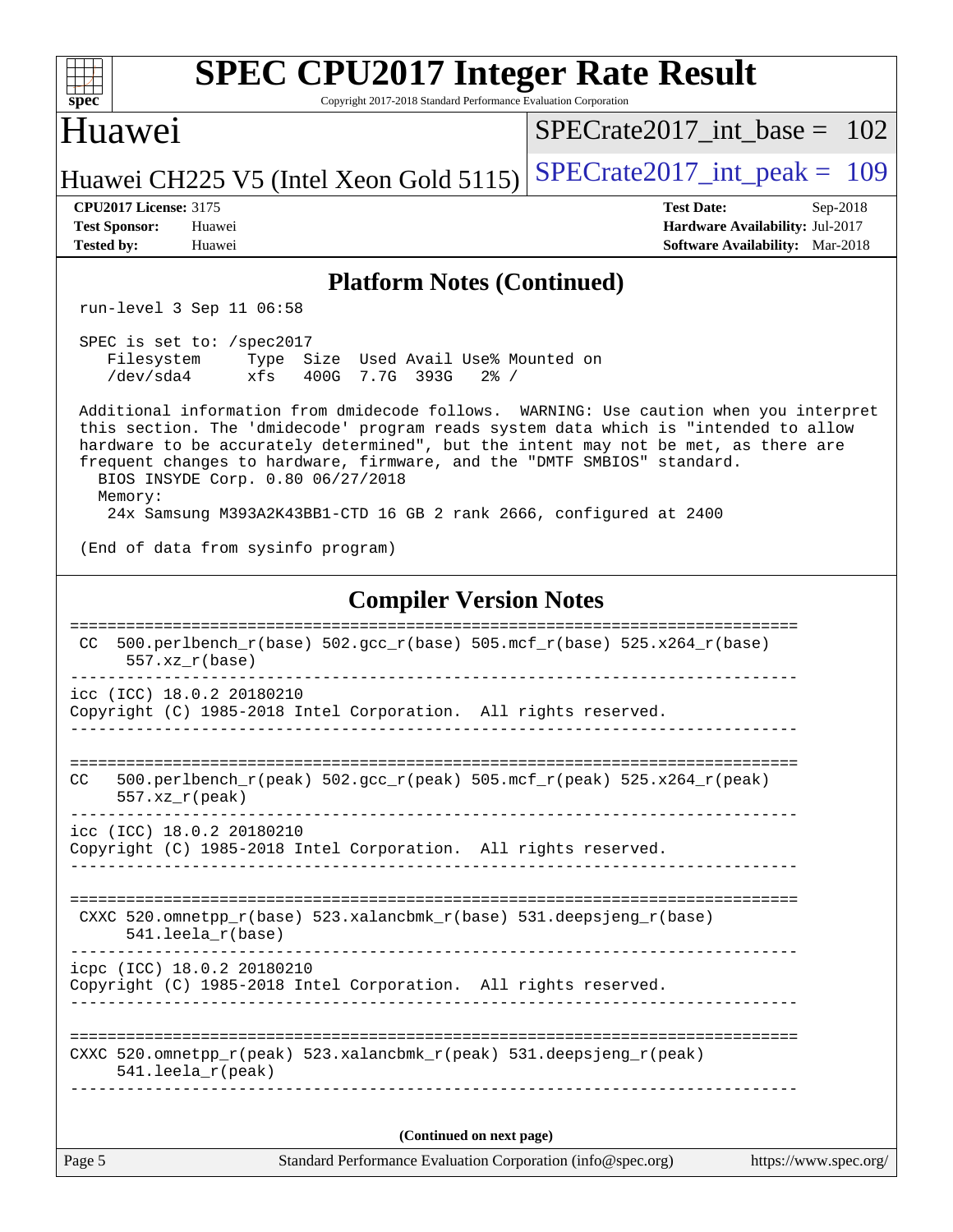| <b>SPEC CPU2017 Integer Rate Result</b><br>$spec^*$<br>Copyright 2017-2018 Standard Performance Evaluation Corporation                                                     |                                                                                                              |
|----------------------------------------------------------------------------------------------------------------------------------------------------------------------------|--------------------------------------------------------------------------------------------------------------|
| Huawei                                                                                                                                                                     | SPECrate2017 int base = $102$                                                                                |
| Huawei CH225 V5 (Intel Xeon Gold 5115)                                                                                                                                     | $SPECrate2017\_int\_peak = 109$                                                                              |
| <b>CPU2017 License: 3175</b><br><b>Test Sponsor:</b><br>Huawei<br><b>Tested by:</b><br>Huawei                                                                              | <b>Test Date:</b><br>$Sep-2018$<br>Hardware Availability: Jul-2017<br><b>Software Availability:</b> Mar-2018 |
| <b>Compiler Version Notes (Continued)</b><br>icpc (ICC) 18.0.2 20180210<br>Copyright (C) 1985-2018 Intel Corporation. All rights reserved.<br>548.exchange2_r(base)<br>FC. |                                                                                                              |
| ifort (IFORT) 18.0.2 20180210<br>Copyright (C) 1985-2018 Intel Corporation. All rights reserved.                                                                           |                                                                                                              |
| $548$ . exchange $2\degree$ r (peak)<br>FC                                                                                                                                 |                                                                                                              |
| ifort (IFORT) 18.0.2 20180210<br>Copyright (C) 1985-2018 Intel Corporation. All rights reserved.                                                                           |                                                                                                              |

## **[Base Compiler Invocation](http://www.spec.org/auto/cpu2017/Docs/result-fields.html#BaseCompilerInvocation)**

[C benchmarks](http://www.spec.org/auto/cpu2017/Docs/result-fields.html#Cbenchmarks): [icc -m64 -std=c11](http://www.spec.org/cpu2017/results/res2018q4/cpu2017-20180913-08852.flags.html#user_CCbase_intel_icc_64bit_c11_33ee0cdaae7deeeab2a9725423ba97205ce30f63b9926c2519791662299b76a0318f32ddfffdc46587804de3178b4f9328c46fa7c2b0cd779d7a61945c91cd35)

[C++ benchmarks:](http://www.spec.org/auto/cpu2017/Docs/result-fields.html#CXXbenchmarks) [icpc -m64](http://www.spec.org/cpu2017/results/res2018q4/cpu2017-20180913-08852.flags.html#user_CXXbase_intel_icpc_64bit_4ecb2543ae3f1412ef961e0650ca070fec7b7afdcd6ed48761b84423119d1bf6bdf5cad15b44d48e7256388bc77273b966e5eb805aefd121eb22e9299b2ec9d9)

[Fortran benchmarks](http://www.spec.org/auto/cpu2017/Docs/result-fields.html#Fortranbenchmarks): [ifort -m64](http://www.spec.org/cpu2017/results/res2018q4/cpu2017-20180913-08852.flags.html#user_FCbase_intel_ifort_64bit_24f2bb282fbaeffd6157abe4f878425411749daecae9a33200eee2bee2fe76f3b89351d69a8130dd5949958ce389cf37ff59a95e7a40d588e8d3a57e0c3fd751)

## **[Base Portability Flags](http://www.spec.org/auto/cpu2017/Docs/result-fields.html#BasePortabilityFlags)**

 500.perlbench\_r: [-DSPEC\\_LP64](http://www.spec.org/cpu2017/results/res2018q4/cpu2017-20180913-08852.flags.html#b500.perlbench_r_basePORTABILITY_DSPEC_LP64) [-DSPEC\\_LINUX\\_X64](http://www.spec.org/cpu2017/results/res2018q4/cpu2017-20180913-08852.flags.html#b500.perlbench_r_baseCPORTABILITY_DSPEC_LINUX_X64) 502.gcc\_r: [-DSPEC\\_LP64](http://www.spec.org/cpu2017/results/res2018q4/cpu2017-20180913-08852.flags.html#suite_basePORTABILITY502_gcc_r_DSPEC_LP64) 505.mcf\_r: [-DSPEC\\_LP64](http://www.spec.org/cpu2017/results/res2018q4/cpu2017-20180913-08852.flags.html#suite_basePORTABILITY505_mcf_r_DSPEC_LP64) 520.omnetpp\_r: [-DSPEC\\_LP64](http://www.spec.org/cpu2017/results/res2018q4/cpu2017-20180913-08852.flags.html#suite_basePORTABILITY520_omnetpp_r_DSPEC_LP64) 523.xalancbmk\_r: [-DSPEC\\_LP64](http://www.spec.org/cpu2017/results/res2018q4/cpu2017-20180913-08852.flags.html#suite_basePORTABILITY523_xalancbmk_r_DSPEC_LP64) [-DSPEC\\_LINUX](http://www.spec.org/cpu2017/results/res2018q4/cpu2017-20180913-08852.flags.html#b523.xalancbmk_r_baseCXXPORTABILITY_DSPEC_LINUX) 525.x264\_r: [-DSPEC\\_LP64](http://www.spec.org/cpu2017/results/res2018q4/cpu2017-20180913-08852.flags.html#suite_basePORTABILITY525_x264_r_DSPEC_LP64) 531.deepsjeng\_r: [-DSPEC\\_LP64](http://www.spec.org/cpu2017/results/res2018q4/cpu2017-20180913-08852.flags.html#suite_basePORTABILITY531_deepsjeng_r_DSPEC_LP64) 541.leela\_r: [-DSPEC\\_LP64](http://www.spec.org/cpu2017/results/res2018q4/cpu2017-20180913-08852.flags.html#suite_basePORTABILITY541_leela_r_DSPEC_LP64) 548.exchange2\_r: [-DSPEC\\_LP64](http://www.spec.org/cpu2017/results/res2018q4/cpu2017-20180913-08852.flags.html#suite_basePORTABILITY548_exchange2_r_DSPEC_LP64) 557.xz\_r: [-DSPEC\\_LP64](http://www.spec.org/cpu2017/results/res2018q4/cpu2017-20180913-08852.flags.html#suite_basePORTABILITY557_xz_r_DSPEC_LP64)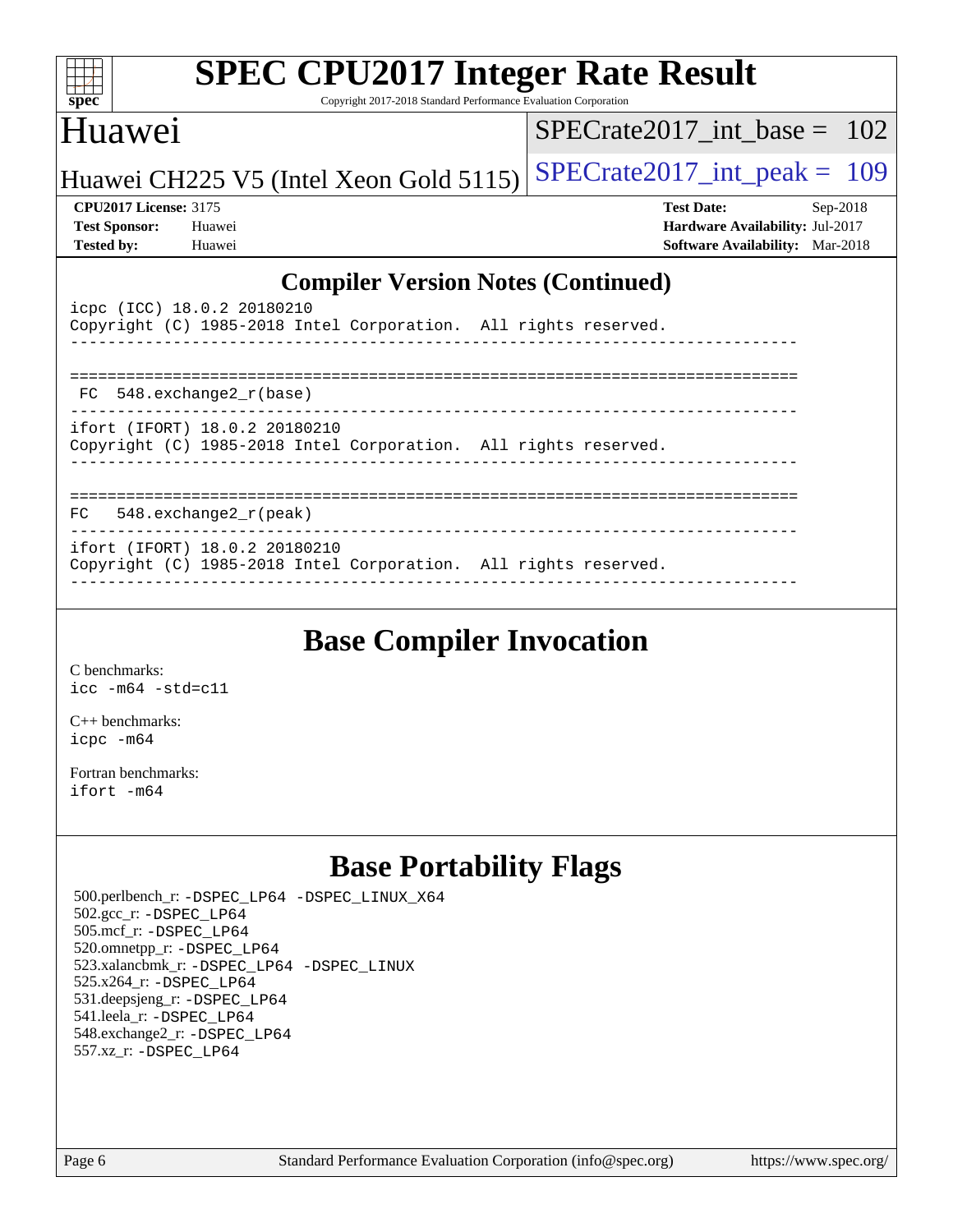#### $\pm\pm\prime$ **[spec](http://www.spec.org/)**

# **[SPEC CPU2017 Integer Rate Result](http://www.spec.org/auto/cpu2017/Docs/result-fields.html#SPECCPU2017IntegerRateResult)**

Copyright 2017-2018 Standard Performance Evaluation Corporation

## Huawei

[SPECrate2017\\_int\\_base =](http://www.spec.org/auto/cpu2017/Docs/result-fields.html#SPECrate2017intbase) 102

Huawei CH225 V5 (Intel Xeon Gold 5115) SPECrate  $2017$  int peak = 109

**[CPU2017 License:](http://www.spec.org/auto/cpu2017/Docs/result-fields.html#CPU2017License)** 3175 **[Test Date:](http://www.spec.org/auto/cpu2017/Docs/result-fields.html#TestDate)** Sep-2018 **[Test Sponsor:](http://www.spec.org/auto/cpu2017/Docs/result-fields.html#TestSponsor)** Huawei **[Hardware Availability:](http://www.spec.org/auto/cpu2017/Docs/result-fields.html#HardwareAvailability)** Jul-2017 **[Tested by:](http://www.spec.org/auto/cpu2017/Docs/result-fields.html#Testedby)** Huawei **[Software Availability:](http://www.spec.org/auto/cpu2017/Docs/result-fields.html#SoftwareAvailability)** Mar-2018

## **[Base Optimization Flags](http://www.spec.org/auto/cpu2017/Docs/result-fields.html#BaseOptimizationFlags)**

#### [C benchmarks:](http://www.spec.org/auto/cpu2017/Docs/result-fields.html#Cbenchmarks)

[-Wl,-z,muldefs](http://www.spec.org/cpu2017/results/res2018q4/cpu2017-20180913-08852.flags.html#user_CCbase_link_force_multiple1_b4cbdb97b34bdee9ceefcfe54f4c8ea74255f0b02a4b23e853cdb0e18eb4525ac79b5a88067c842dd0ee6996c24547a27a4b99331201badda8798ef8a743f577) [-xCORE-AVX2](http://www.spec.org/cpu2017/results/res2018q4/cpu2017-20180913-08852.flags.html#user_CCbase_f-xCORE-AVX2) [-ipo](http://www.spec.org/cpu2017/results/res2018q4/cpu2017-20180913-08852.flags.html#user_CCbase_f-ipo) [-O3](http://www.spec.org/cpu2017/results/res2018q4/cpu2017-20180913-08852.flags.html#user_CCbase_f-O3) [-no-prec-div](http://www.spec.org/cpu2017/results/res2018q4/cpu2017-20180913-08852.flags.html#user_CCbase_f-no-prec-div) [-qopt-mem-layout-trans=3](http://www.spec.org/cpu2017/results/res2018q4/cpu2017-20180913-08852.flags.html#user_CCbase_f-qopt-mem-layout-trans_de80db37974c74b1f0e20d883f0b675c88c3b01e9d123adea9b28688d64333345fb62bc4a798493513fdb68f60282f9a726aa07f478b2f7113531aecce732043) [-L/usr/local/je5.0.1-64/lib](http://www.spec.org/cpu2017/results/res2018q4/cpu2017-20180913-08852.flags.html#user_CCbase_jemalloc_link_path64_4b10a636b7bce113509b17f3bd0d6226c5fb2346b9178c2d0232c14f04ab830f976640479e5c33dc2bcbbdad86ecfb6634cbbd4418746f06f368b512fced5394) [-ljemalloc](http://www.spec.org/cpu2017/results/res2018q4/cpu2017-20180913-08852.flags.html#user_CCbase_jemalloc_link_lib_d1249b907c500fa1c0672f44f562e3d0f79738ae9e3c4a9c376d49f265a04b9c99b167ecedbf6711b3085be911c67ff61f150a17b3472be731631ba4d0471706)

[C++ benchmarks](http://www.spec.org/auto/cpu2017/Docs/result-fields.html#CXXbenchmarks):

[-Wl,-z,muldefs](http://www.spec.org/cpu2017/results/res2018q4/cpu2017-20180913-08852.flags.html#user_CXXbase_link_force_multiple1_b4cbdb97b34bdee9ceefcfe54f4c8ea74255f0b02a4b23e853cdb0e18eb4525ac79b5a88067c842dd0ee6996c24547a27a4b99331201badda8798ef8a743f577) [-xCORE-AVX2](http://www.spec.org/cpu2017/results/res2018q4/cpu2017-20180913-08852.flags.html#user_CXXbase_f-xCORE-AVX2) [-ipo](http://www.spec.org/cpu2017/results/res2018q4/cpu2017-20180913-08852.flags.html#user_CXXbase_f-ipo) [-O3](http://www.spec.org/cpu2017/results/res2018q4/cpu2017-20180913-08852.flags.html#user_CXXbase_f-O3) [-no-prec-div](http://www.spec.org/cpu2017/results/res2018q4/cpu2017-20180913-08852.flags.html#user_CXXbase_f-no-prec-div) [-qopt-mem-layout-trans=3](http://www.spec.org/cpu2017/results/res2018q4/cpu2017-20180913-08852.flags.html#user_CXXbase_f-qopt-mem-layout-trans_de80db37974c74b1f0e20d883f0b675c88c3b01e9d123adea9b28688d64333345fb62bc4a798493513fdb68f60282f9a726aa07f478b2f7113531aecce732043) [-L/usr/local/je5.0.1-64/lib](http://www.spec.org/cpu2017/results/res2018q4/cpu2017-20180913-08852.flags.html#user_CXXbase_jemalloc_link_path64_4b10a636b7bce113509b17f3bd0d6226c5fb2346b9178c2d0232c14f04ab830f976640479e5c33dc2bcbbdad86ecfb6634cbbd4418746f06f368b512fced5394) [-ljemalloc](http://www.spec.org/cpu2017/results/res2018q4/cpu2017-20180913-08852.flags.html#user_CXXbase_jemalloc_link_lib_d1249b907c500fa1c0672f44f562e3d0f79738ae9e3c4a9c376d49f265a04b9c99b167ecedbf6711b3085be911c67ff61f150a17b3472be731631ba4d0471706)

[Fortran benchmarks:](http://www.spec.org/auto/cpu2017/Docs/result-fields.html#Fortranbenchmarks)

[-Wl,-z,muldefs](http://www.spec.org/cpu2017/results/res2018q4/cpu2017-20180913-08852.flags.html#user_FCbase_link_force_multiple1_b4cbdb97b34bdee9ceefcfe54f4c8ea74255f0b02a4b23e853cdb0e18eb4525ac79b5a88067c842dd0ee6996c24547a27a4b99331201badda8798ef8a743f577) [-xCORE-AVX2](http://www.spec.org/cpu2017/results/res2018q4/cpu2017-20180913-08852.flags.html#user_FCbase_f-xCORE-AVX2) [-ipo](http://www.spec.org/cpu2017/results/res2018q4/cpu2017-20180913-08852.flags.html#user_FCbase_f-ipo) [-O3](http://www.spec.org/cpu2017/results/res2018q4/cpu2017-20180913-08852.flags.html#user_FCbase_f-O3) [-no-prec-div](http://www.spec.org/cpu2017/results/res2018q4/cpu2017-20180913-08852.flags.html#user_FCbase_f-no-prec-div) [-qopt-mem-layout-trans=3](http://www.spec.org/cpu2017/results/res2018q4/cpu2017-20180913-08852.flags.html#user_FCbase_f-qopt-mem-layout-trans_de80db37974c74b1f0e20d883f0b675c88c3b01e9d123adea9b28688d64333345fb62bc4a798493513fdb68f60282f9a726aa07f478b2f7113531aecce732043) [-nostandard-realloc-lhs](http://www.spec.org/cpu2017/results/res2018q4/cpu2017-20180913-08852.flags.html#user_FCbase_f_2003_std_realloc_82b4557e90729c0f113870c07e44d33d6f5a304b4f63d4c15d2d0f1fab99f5daaed73bdb9275d9ae411527f28b936061aa8b9c8f2d63842963b95c9dd6426b8a) [-L/usr/local/je5.0.1-64/lib](http://www.spec.org/cpu2017/results/res2018q4/cpu2017-20180913-08852.flags.html#user_FCbase_jemalloc_link_path64_4b10a636b7bce113509b17f3bd0d6226c5fb2346b9178c2d0232c14f04ab830f976640479e5c33dc2bcbbdad86ecfb6634cbbd4418746f06f368b512fced5394) [-ljemalloc](http://www.spec.org/cpu2017/results/res2018q4/cpu2017-20180913-08852.flags.html#user_FCbase_jemalloc_link_lib_d1249b907c500fa1c0672f44f562e3d0f79738ae9e3c4a9c376d49f265a04b9c99b167ecedbf6711b3085be911c67ff61f150a17b3472be731631ba4d0471706)

## **[Peak Compiler Invocation](http://www.spec.org/auto/cpu2017/Docs/result-fields.html#PeakCompilerInvocation)**

[C benchmarks \(except as noted below\)](http://www.spec.org/auto/cpu2017/Docs/result-fields.html#Cbenchmarksexceptasnotedbelow): [icc -m64 -std=c11](http://www.spec.org/cpu2017/results/res2018q4/cpu2017-20180913-08852.flags.html#user_CCpeak_intel_icc_64bit_c11_33ee0cdaae7deeeab2a9725423ba97205ce30f63b9926c2519791662299b76a0318f32ddfffdc46587804de3178b4f9328c46fa7c2b0cd779d7a61945c91cd35)

502.gcc\_r: [icc -m32 -std=c11 -L/home/prasadj/specdev/IC18u2\\_Internal/lin\\_18\\_0\\_20180210/compiler/lib/ia32\\_lin](http://www.spec.org/cpu2017/results/res2018q4/cpu2017-20180913-08852.flags.html#user_peakCCLD502_gcc_r_intel_icc_a481ac844e7127046fad14d498c730a1848fa901fbbb2c3dfdd5e9fbbac777c8009953946d55d8b6afe8ed0da70dd2b4f8dedbdf7ab1ee211ba70d24a5d89f85)

[C++ benchmarks \(except as noted below\):](http://www.spec.org/auto/cpu2017/Docs/result-fields.html#CXXbenchmarksexceptasnotedbelow) [icpc -m64](http://www.spec.org/cpu2017/results/res2018q4/cpu2017-20180913-08852.flags.html#user_CXXpeak_intel_icpc_64bit_4ecb2543ae3f1412ef961e0650ca070fec7b7afdcd6ed48761b84423119d1bf6bdf5cad15b44d48e7256388bc77273b966e5eb805aefd121eb22e9299b2ec9d9)

523.xalancbmk\_r: [icpc -m32 -L/home/prasadj/specdev/IC18u2\\_Internal/lin\\_18\\_0\\_20180210/compiler/lib/ia32\\_lin](http://www.spec.org/cpu2017/results/res2018q4/cpu2017-20180913-08852.flags.html#user_peakCXXLD523_xalancbmk_r_intel_icpc_c6d030cd79af6ea7d6fb64c57e8fe7ae8fe0b96fc5a3b3f4a10e3273b3d7fa9decd8263f6330cef23f751cb093a69fae84a2bf4c243500a8eed069248128076f)

[Fortran benchmarks](http://www.spec.org/auto/cpu2017/Docs/result-fields.html#Fortranbenchmarks): [ifort -m64](http://www.spec.org/cpu2017/results/res2018q4/cpu2017-20180913-08852.flags.html#user_FCpeak_intel_ifort_64bit_24f2bb282fbaeffd6157abe4f878425411749daecae9a33200eee2bee2fe76f3b89351d69a8130dd5949958ce389cf37ff59a95e7a40d588e8d3a57e0c3fd751)

## **[Peak Portability Flags](http://www.spec.org/auto/cpu2017/Docs/result-fields.html#PeakPortabilityFlags)**

 500.perlbench\_r: [-DSPEC\\_LP64](http://www.spec.org/cpu2017/results/res2018q4/cpu2017-20180913-08852.flags.html#b500.perlbench_r_peakPORTABILITY_DSPEC_LP64) [-DSPEC\\_LINUX\\_X64](http://www.spec.org/cpu2017/results/res2018q4/cpu2017-20180913-08852.flags.html#b500.perlbench_r_peakCPORTABILITY_DSPEC_LINUX_X64) 502.gcc\_r: [-D\\_FILE\\_OFFSET\\_BITS=64](http://www.spec.org/cpu2017/results/res2018q4/cpu2017-20180913-08852.flags.html#user_peakPORTABILITY502_gcc_r_file_offset_bits_64_5ae949a99b284ddf4e95728d47cb0843d81b2eb0e18bdfe74bbf0f61d0b064f4bda2f10ea5eb90e1dcab0e84dbc592acfc5018bc955c18609f94ddb8d550002c) 505.mcf\_r: [-DSPEC\\_LP64](http://www.spec.org/cpu2017/results/res2018q4/cpu2017-20180913-08852.flags.html#suite_peakPORTABILITY505_mcf_r_DSPEC_LP64) 520.omnetpp\_r: [-DSPEC\\_LP64](http://www.spec.org/cpu2017/results/res2018q4/cpu2017-20180913-08852.flags.html#suite_peakPORTABILITY520_omnetpp_r_DSPEC_LP64) 523.xalancbmk\_r: [-D\\_FILE\\_OFFSET\\_BITS=64](http://www.spec.org/cpu2017/results/res2018q4/cpu2017-20180913-08852.flags.html#user_peakPORTABILITY523_xalancbmk_r_file_offset_bits_64_5ae949a99b284ddf4e95728d47cb0843d81b2eb0e18bdfe74bbf0f61d0b064f4bda2f10ea5eb90e1dcab0e84dbc592acfc5018bc955c18609f94ddb8d550002c) [-DSPEC\\_LINUX](http://www.spec.org/cpu2017/results/res2018q4/cpu2017-20180913-08852.flags.html#b523.xalancbmk_r_peakCXXPORTABILITY_DSPEC_LINUX) 525.x264\_r: [-DSPEC\\_LP64](http://www.spec.org/cpu2017/results/res2018q4/cpu2017-20180913-08852.flags.html#suite_peakPORTABILITY525_x264_r_DSPEC_LP64) 531.deepsjeng\_r: [-DSPEC\\_LP64](http://www.spec.org/cpu2017/results/res2018q4/cpu2017-20180913-08852.flags.html#suite_peakPORTABILITY531_deepsjeng_r_DSPEC_LP64) 541.leela\_r: [-DSPEC\\_LP64](http://www.spec.org/cpu2017/results/res2018q4/cpu2017-20180913-08852.flags.html#suite_peakPORTABILITY541_leela_r_DSPEC_LP64) 548.exchange2\_r: [-DSPEC\\_LP64](http://www.spec.org/cpu2017/results/res2018q4/cpu2017-20180913-08852.flags.html#suite_peakPORTABILITY548_exchange2_r_DSPEC_LP64) 557.xz\_r: [-DSPEC\\_LP64](http://www.spec.org/cpu2017/results/res2018q4/cpu2017-20180913-08852.flags.html#suite_peakPORTABILITY557_xz_r_DSPEC_LP64)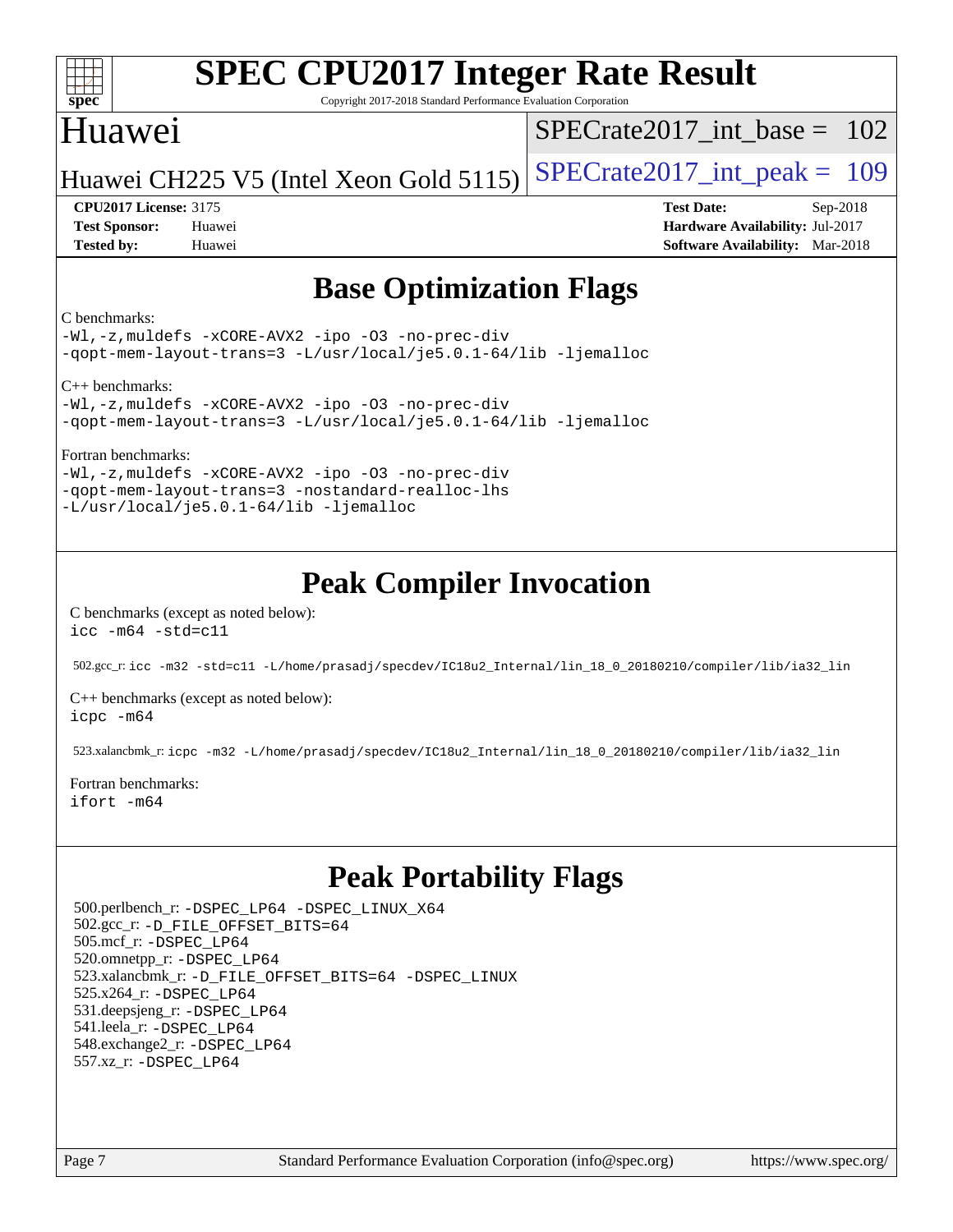#### **[spec](http://www.spec.org/) [SPEC CPU2017 Integer Rate Result](http://www.spec.org/auto/cpu2017/Docs/result-fields.html#SPECCPU2017IntegerRateResult)** Copyright 2017-2018 Standard Performance Evaluation Corporation Huawei Huawei CH225 V5 (Intel Xeon Gold 5115) SPECrate  $2017$ \_int\_peak = 109  $SPECrate2017\_int\_base = 102$ **[CPU2017 License:](http://www.spec.org/auto/cpu2017/Docs/result-fields.html#CPU2017License)** 3175 **[Test Date:](http://www.spec.org/auto/cpu2017/Docs/result-fields.html#TestDate)** Sep-2018 **[Test Sponsor:](http://www.spec.org/auto/cpu2017/Docs/result-fields.html#TestSponsor)** Huawei **[Hardware Availability:](http://www.spec.org/auto/cpu2017/Docs/result-fields.html#HardwareAvailability)** Jul-2017 **[Tested by:](http://www.spec.org/auto/cpu2017/Docs/result-fields.html#Testedby)** Huawei **[Software Availability:](http://www.spec.org/auto/cpu2017/Docs/result-fields.html#SoftwareAvailability)** Mar-2018 **[Peak Optimization Flags](http://www.spec.org/auto/cpu2017/Docs/result-fields.html#PeakOptimizationFlags)** [C benchmarks](http://www.spec.org/auto/cpu2017/Docs/result-fields.html#Cbenchmarks): 500.perlbench\_r: [-Wl,-z,muldefs](http://www.spec.org/cpu2017/results/res2018q4/cpu2017-20180913-08852.flags.html#user_peakEXTRA_LDFLAGS500_perlbench_r_link_force_multiple1_b4cbdb97b34bdee9ceefcfe54f4c8ea74255f0b02a4b23e853cdb0e18eb4525ac79b5a88067c842dd0ee6996c24547a27a4b99331201badda8798ef8a743f577) [-prof-gen](http://www.spec.org/cpu2017/results/res2018q4/cpu2017-20180913-08852.flags.html#user_peakPASS1_CFLAGSPASS1_LDFLAGS500_perlbench_r_prof_gen_5aa4926d6013ddb2a31985c654b3eb18169fc0c6952a63635c234f711e6e63dd76e94ad52365559451ec499a2cdb89e4dc58ba4c67ef54ca681ffbe1461d6b36)(pass 1) [-prof-use](http://www.spec.org/cpu2017/results/res2018q4/cpu2017-20180913-08852.flags.html#user_peakPASS2_CFLAGSPASS2_LDFLAGS500_perlbench_r_prof_use_1a21ceae95f36a2b53c25747139a6c16ca95bd9def2a207b4f0849963b97e94f5260e30a0c64f4bb623698870e679ca08317ef8150905d41bd88c6f78df73f19)(pass 2) [-ipo](http://www.spec.org/cpu2017/results/res2018q4/cpu2017-20180913-08852.flags.html#user_peakPASS1_COPTIMIZEPASS2_COPTIMIZE500_perlbench_r_f-ipo) [-xCORE-AVX2](http://www.spec.org/cpu2017/results/res2018q4/cpu2017-20180913-08852.flags.html#user_peakPASS2_COPTIMIZE500_perlbench_r_f-xCORE-AVX2) [-O3](http://www.spec.org/cpu2017/results/res2018q4/cpu2017-20180913-08852.flags.html#user_peakPASS1_COPTIMIZEPASS2_COPTIMIZE500_perlbench_r_f-O3) [-no-prec-div](http://www.spec.org/cpu2017/results/res2018q4/cpu2017-20180913-08852.flags.html#user_peakPASS1_COPTIMIZEPASS2_COPTIMIZE500_perlbench_r_f-no-prec-div) [-qopt-mem-layout-trans=3](http://www.spec.org/cpu2017/results/res2018q4/cpu2017-20180913-08852.flags.html#user_peakPASS1_COPTIMIZEPASS2_COPTIMIZE500_perlbench_r_f-qopt-mem-layout-trans_de80db37974c74b1f0e20d883f0b675c88c3b01e9d123adea9b28688d64333345fb62bc4a798493513fdb68f60282f9a726aa07f478b2f7113531aecce732043) [-fno-strict-overflow](http://www.spec.org/cpu2017/results/res2018q4/cpu2017-20180913-08852.flags.html#user_peakEXTRA_OPTIMIZE500_perlbench_r_f-fno-strict-overflow) [-L/usr/local/je5.0.1-64/lib](http://www.spec.org/cpu2017/results/res2018q4/cpu2017-20180913-08852.flags.html#user_peakEXTRA_LIBS500_perlbench_r_jemalloc_link_path64_4b10a636b7bce113509b17f3bd0d6226c5fb2346b9178c2d0232c14f04ab830f976640479e5c33dc2bcbbdad86ecfb6634cbbd4418746f06f368b512fced5394) [-ljemalloc](http://www.spec.org/cpu2017/results/res2018q4/cpu2017-20180913-08852.flags.html#user_peakEXTRA_LIBS500_perlbench_r_jemalloc_link_lib_d1249b907c500fa1c0672f44f562e3d0f79738ae9e3c4a9c376d49f265a04b9c99b167ecedbf6711b3085be911c67ff61f150a17b3472be731631ba4d0471706) 502.gcc\_r: [-Wl,-z,muldefs](http://www.spec.org/cpu2017/results/res2018q4/cpu2017-20180913-08852.flags.html#user_peakEXTRA_LDFLAGS502_gcc_r_link_force_multiple1_b4cbdb97b34bdee9ceefcfe54f4c8ea74255f0b02a4b23e853cdb0e18eb4525ac79b5a88067c842dd0ee6996c24547a27a4b99331201badda8798ef8a743f577) [-prof-gen](http://www.spec.org/cpu2017/results/res2018q4/cpu2017-20180913-08852.flags.html#user_peakPASS1_CFLAGSPASS1_LDFLAGS502_gcc_r_prof_gen_5aa4926d6013ddb2a31985c654b3eb18169fc0c6952a63635c234f711e6e63dd76e94ad52365559451ec499a2cdb89e4dc58ba4c67ef54ca681ffbe1461d6b36)(pass 1) [-prof-use](http://www.spec.org/cpu2017/results/res2018q4/cpu2017-20180913-08852.flags.html#user_peakPASS2_CFLAGSPASS2_LDFLAGS502_gcc_r_prof_use_1a21ceae95f36a2b53c25747139a6c16ca95bd9def2a207b4f0849963b97e94f5260e30a0c64f4bb623698870e679ca08317ef8150905d41bd88c6f78df73f19)(pass 2) [-ipo](http://www.spec.org/cpu2017/results/res2018q4/cpu2017-20180913-08852.flags.html#user_peakPASS1_COPTIMIZEPASS2_COPTIMIZE502_gcc_r_f-ipo) [-xCORE-AVX2](http://www.spec.org/cpu2017/results/res2018q4/cpu2017-20180913-08852.flags.html#user_peakPASS2_COPTIMIZE502_gcc_r_f-xCORE-AVX2) [-O3](http://www.spec.org/cpu2017/results/res2018q4/cpu2017-20180913-08852.flags.html#user_peakPASS1_COPTIMIZEPASS2_COPTIMIZE502_gcc_r_f-O3) [-no-prec-div](http://www.spec.org/cpu2017/results/res2018q4/cpu2017-20180913-08852.flags.html#user_peakPASS1_COPTIMIZEPASS2_COPTIMIZE502_gcc_r_f-no-prec-div) [-qopt-mem-layout-trans=3](http://www.spec.org/cpu2017/results/res2018q4/cpu2017-20180913-08852.flags.html#user_peakPASS1_COPTIMIZEPASS2_COPTIMIZE502_gcc_r_f-qopt-mem-layout-trans_de80db37974c74b1f0e20d883f0b675c88c3b01e9d123adea9b28688d64333345fb62bc4a798493513fdb68f60282f9a726aa07f478b2f7113531aecce732043)

[-L/usr/local/je5.0.1-32/lib](http://www.spec.org/cpu2017/results/res2018q4/cpu2017-20180913-08852.flags.html#user_peakEXTRA_LIBS502_gcc_r_jemalloc_link_path32_e29f22e8e6c17053bbc6a0971f5a9c01a601a06bb1a59df2084b77a2fe0a2995b64fd4256feaeea39eeba3aae142e96e2b2b0a28974019c0c0c88139a84f900a) [-ljemalloc](http://www.spec.org/cpu2017/results/res2018q4/cpu2017-20180913-08852.flags.html#user_peakEXTRA_LIBS502_gcc_r_jemalloc_link_lib_d1249b907c500fa1c0672f44f562e3d0f79738ae9e3c4a9c376d49f265a04b9c99b167ecedbf6711b3085be911c67ff61f150a17b3472be731631ba4d0471706)

505.mcf\_r: basepeak = yes

```
 525.x264_r: -Wl,-z,muldefs -prof-gen(pass 1) -prof-use(pass 2) -ipo
-xCORE-AVX2 -O3 -no-prec-div -qopt-mem-layout-trans=3
-fno-alias -L/usr/local/je5.0.1-64/lib -ljemalloc
```
 $557.xz$  r: basepeak = yes

[C++ benchmarks](http://www.spec.org/auto/cpu2017/Docs/result-fields.html#CXXbenchmarks):

 $520.$ omnetpp\_r: basepeak = yes

```
-prof-gen-prof-use-ipo-xCORE-AVX2 -O3 -no-prec-div -qopt-mem-layout-trans=3
-L/usr/local/je5.0.1-32/lib -ljemalloc
```
531.deepsjeng\_r: basepeak = yes

```
 541.leela_r: -Wl,-z,muldefs -prof-gen(pass 1) -prof-use(pass 2) -ipo
-xCORE-AVX2 -O3 -no-prec-div -qopt-mem-layout-trans=3
-L/usr/local/je5.0.1-64/lib -ljemalloc
```
[Fortran benchmarks:](http://www.spec.org/auto/cpu2017/Docs/result-fields.html#Fortranbenchmarks)

548.exchange2\_r: basepeak = yes

The flags files that were used to format this result can be browsed at

<http://www.spec.org/cpu2017/flags/Intel-ic18.0-official-linux64.2017-12-21.html> <http://www.spec.org/cpu2017/flags/Huawei-Platform-Settings-SKL-V1.9-revC.html>

You can also download the XML flags sources by saving the following links: <http://www.spec.org/cpu2017/flags/Intel-ic18.0-official-linux64.2017-12-21.xml> <http://www.spec.org/cpu2017/flags/Huawei-Platform-Settings-SKL-V1.9-revC.xml>